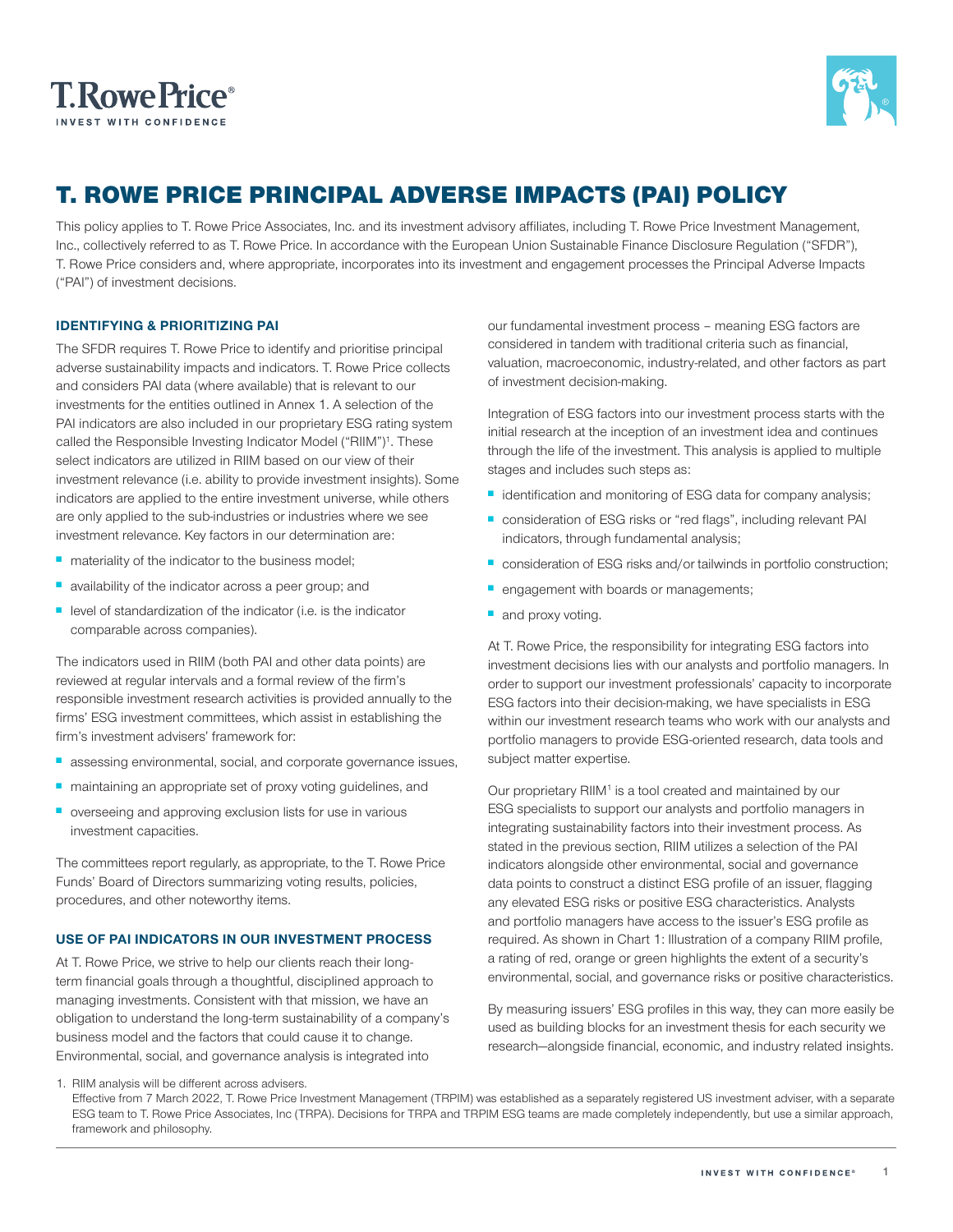

This illustrative RIIM framework and analysis will be different across ESG teams at TRPA and TRPIM, and could evolve over time.

RIIM also allows our portfolio managers to understand if there are concentrated environmental, social or governance factor risks in an overall portfolio. The firms' ESG teams conduct regular reviews with portfolio managers to discuss areas of concentrated risk, or positive themes identified during the portfolio screening process.

RIIM processes data from a variety of sources including third-party ESG data vendors, company reports, non-governmental organizations (NGOs) and datasets built in-house. When determining which data points to incorporate in RIIM, we take a thoughtful analysis of each criterion and ask ourselves a series of questions, including:

- Is the factor material to the underlying investment?
- Is the factor a meaningful contributor to environmental or societal burdens/tailwinds?
- Is there a data point underpinning that factor?
- Is the data point a quantitative or qualitative assessment?
- If the data point is qualitative, what level of subjectivity has been incorporated?
- Are the data uniformly disclosed? Are issuers using the same reporting standard?
- Are the data commonly disclosed within an industry/region?

Data used within our RIIM analysis evolves over time and includes a number of the PAI indicators defined by the SFDR.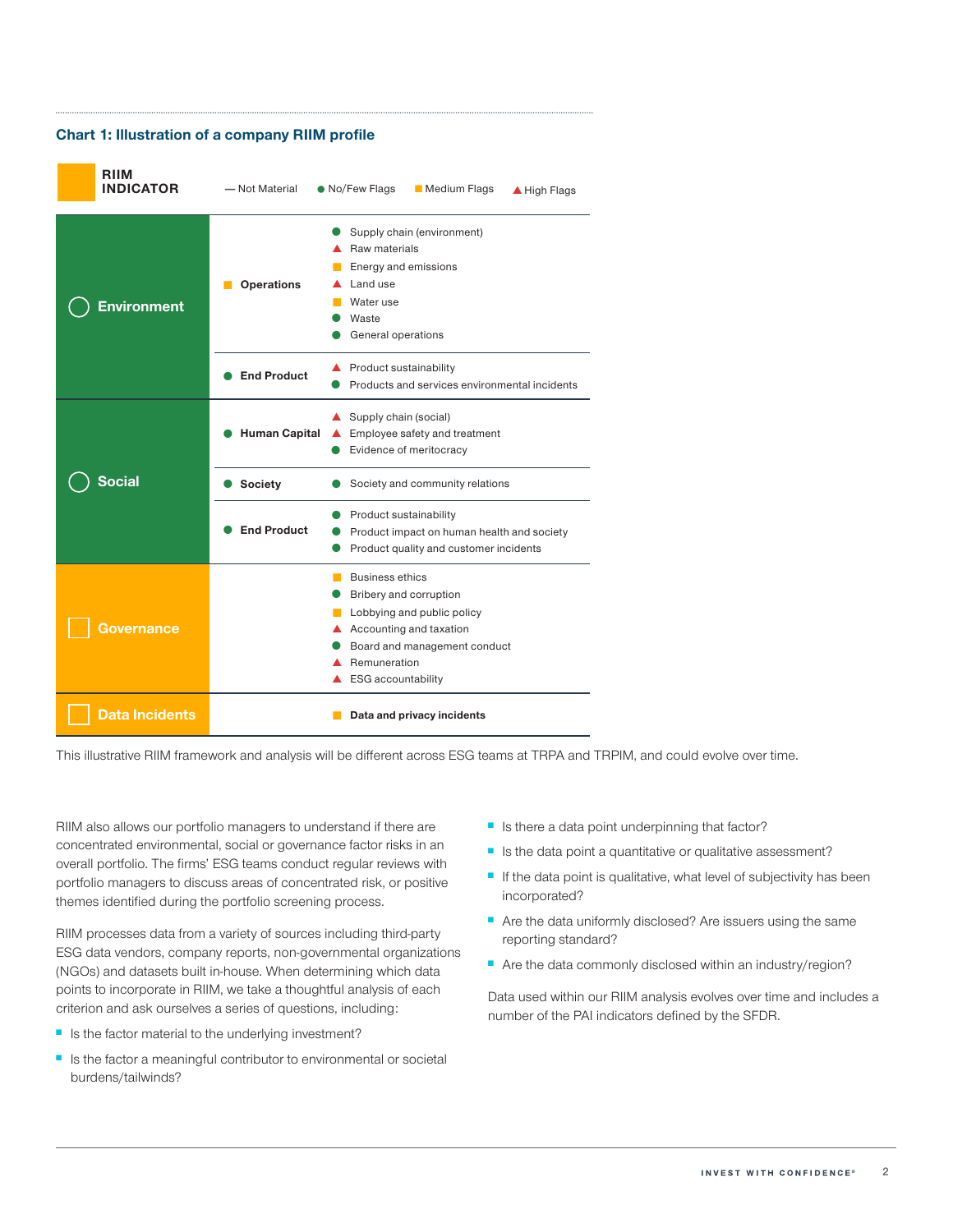#### **CONSIDERATION OF THE PAI OF OUR INVESTMENT ACTIVITIES**

In accordance with the SFDR. T. Rowe Price aggregates the PAI indicators relevant to our investments on an annual basis. The scope of each T. Rowe Price entity's aggregated data is set out in Annex 1. T. Rowe Price assesses the aggregated data for each of the PAI indicators and considers the scope, severity, probability of occurrence (where appropriate) and trend in data over time. Other considerations taken into account are data availability and quality.

Our process for assessing the aggregated data is to look at each of the PAI indicators individually to determine whether or not they are providing a reasonable indication of the aggregated impact of our investment decisions on that specific indicator. In conducting our evaluation of each PAI indicator, we endeavor to understand the severity of that indicator across our holdings in industries where that indicator will be most significant, as each of the PAI indicators has varying levels of significance across industries. For example, the presence of a deforestation policy is more meaningful for a food & beverage company than a technology company (being in the agri-business chain, the food & beverage company has the opportunity to have a more material impact on deforestation). In this case, we consider both the financial and societal adverse impact. In addition, each of the PAI indicators has varying levels of disclosure and, in some cases, we rely on estimated data. Therefore, part of our assessment of the severity of each of the PAI indicators is to understand our aggregated value for a given indicator relative to the universe of companies that report data for that specific PAI indicator.

T. Rowe Price will use this annual assessment to inform its engagement process and, where appropriate, engage with investee companies on specific PAI metrics. A review of this assessment and the subsequent engagement activities will be reported to the firm's ESG investment committees and the T. Rowe Price (Luxembourg) Management S.à r.l. board outlined in Annex 1.

#### **APPROACH TO DATA COLLECTION AND DATA SOURCES**

The annual assessment of our aggregated portfolios' performance on the PAI indicators requires the collection of relevant data points from thousands of companies. While not required by the SFDR, T. Rowe Price also collects this data for the relevant benchmarks of each investment strategy. This improves our understanding of our performance on these metrics as it provides context, but it further increases the amount of total data collection. In order to effectively accomplish this, T. Rowe Price utilizes data sets provided by third-party providers as inputs for our calculations of the PAI indicators.

T. Rowe Price has adopted a robust approach to data sourcing and evaluation and will endeavor to use estimated data when reported data is not available (and has confidence the data can be estimated in a reliable fashion). T. Rowe Price believes that the best quality of data available is from investee companies directly.

#### **ACCOUNTABILITY FOR PAI POLICY**

Ownership of this policy resides with the firms' ESG investment committees and it is reviewed periodically as required. Implementation of the principles and procedures set out in this policy reside with the firms' ESG specialist teams.

#### **RECORD KEEPING**

T. Rowe Price will publish on its website an Adverse Sustainability Impacts Statement in line with the requirements prescribed by the SFDR, which will include a description of the aggregated PAI and a description of any relevant activities and, where possible their measurable impact, to address the PAI attributable to each entity specified in Annex 1. T. Rowe Price will retain all relevant PAI data for a period of 5 years from the most recent date of disclosure and the results of annual assessments carried out.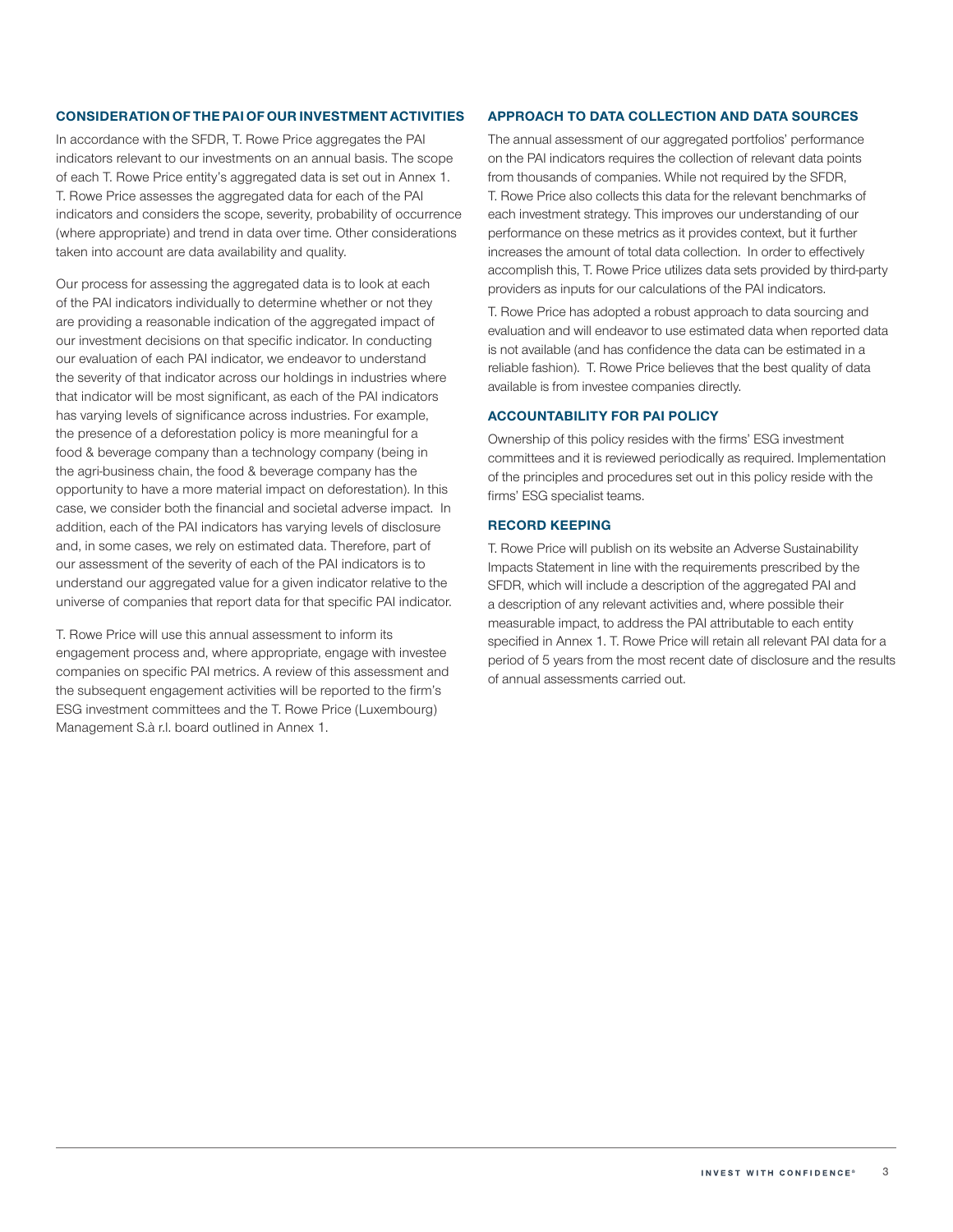## **ANNEX (1)**

| <b>T. Rowe Price Entity</b>                                                                                                                                                                                                                                     | Scope of aggregated accounts                                                                                                                                                                                                                                                    |
|-----------------------------------------------------------------------------------------------------------------------------------------------------------------------------------------------------------------------------------------------------------------|---------------------------------------------------------------------------------------------------------------------------------------------------------------------------------------------------------------------------------------------------------------------------------|
| T. Rowe Price International Ltd,<br>T. Rowe Price Associates, Inc.,<br>T. Rowe Price Hong Kong Limited,<br>T. Rowe Price Australia Limited,<br>T. Rowe Price Japan, Inc.,<br>T. Rowe Price Singapore Private Ltd.,<br>T. Rowe Price Investment Management, Inc. | TRPLUX-contracted accounts managed by these entities<br>Separate accounts domiciled in EU, contracted directly with any of these entities – where the<br>client entity itself is subject to the SFDR<br>(e.g. a third-party client UCITS fund or AIF)                           |
| T. Rowe Price (Luxembourg) Management S.à r.l.                                                                                                                                                                                                                  | Lux-domiciled funds:<br>T. Rowe Price Funds SICAV<br>T. Rowe Price Funds Series II SICAV<br>Select Investment Series III SICAV<br>T. Rowe Price Funds B SICAV<br>T. Rowe Price Institutional FCP<br>T. Rowe Price Kikantoushika-Muke FCP<br>TRPLUX-contracted separate accounts |